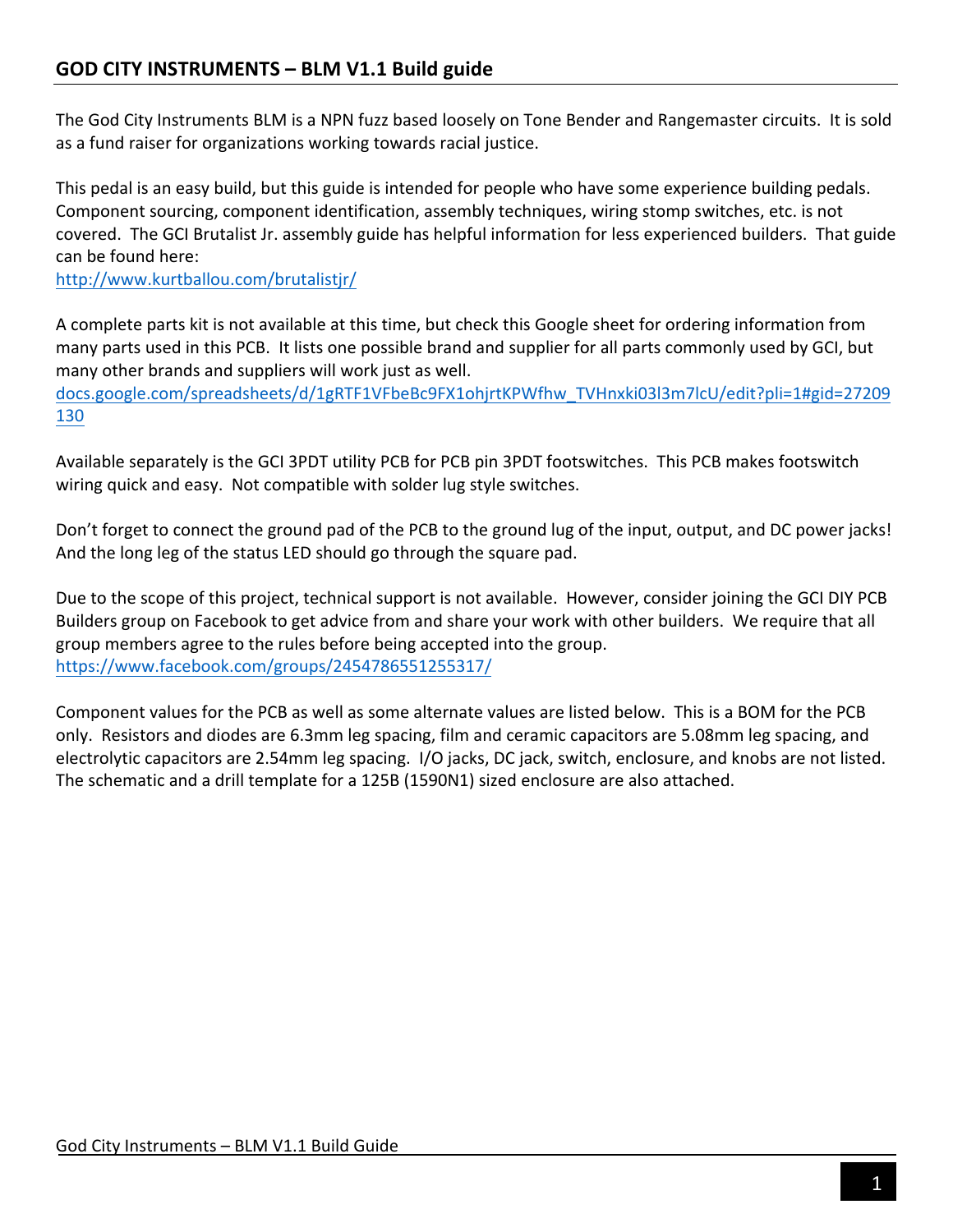| Part             | Value          | <b>Description</b> | Subsititute                  | <b>Substitution Notes</b>                       |
|------------------|----------------|--------------------|------------------------------|-------------------------------------------------|
| $\mathsf{C}1$    | 100p           | <b>MLCC</b>        | none-220p                    | Smoothes gain from Q1, Q2.                      |
| C <sub>2</sub>   | 1n             | Film cap           | 680p-2.2n                    | Bright side of range control.                   |
| C <sub>3</sub>   | 22n            | Film cap           | 10n-47n                      | Dark side of range control.                     |
| C <sub>4</sub>   | 2.2n           | Film cap           | $1n-4.7n$                    | Treble bypass. Makes tone brighter at low gain. |
| C <sub>5</sub>   | 0.22u          | Film cap           |                              |                                                 |
| C <sub>6</sub>   | 1 <sub>u</sub> | Film cap           |                              |                                                 |
| C7               | 10u            | Electrolytic Cap   | 1u-47uf                      | Bypass cap. Increases gain of Q2                |
| C8               | 47u            | Electrolytic Cap   | 22u-100uF                    | Power filter                                    |
| D <sub>1</sub>   | 1n34a          | Germanium diode    | germanium                    | bias diode                                      |
| D <sub>2</sub>   | 5817           | Schottky diode     | 1n5818, 1n4001               | Any suitable polarity protection diode          |
| LED              | L1             | 3mm LED            |                              |                                                 |
| $_{\mathsf{Q1}}$ | 2n2222a        | TO-18 transistor   | 2n708, 2n4401, 2n1306, BC108 | HFE of 80-250 works well.                       |
| Q <sub>2</sub>   | 2n2222a        | TO-18 transistor   | 2n708, 2n4401, 2n1306, BC108 | HFE of 80-250 works well.                       |
| Q3               | 2n5088         | TO-92 transistor   | 2n3904, 2n4401               | HFE of over 250 works well.                     |
| CLR              | 4.7k           | 1/4 watt resistor  | 1k-10k                       | Current limiting resistor                       |
| R1               | 68k            | 1/4 watt resistor  |                              |                                                 |
| R <sub>2</sub>   | 330k           | 1/4 watt resistor  |                              |                                                 |
| R <sub>3</sub>   | 10M            | 1/4 watt resistor  |                              |                                                 |
| R <sub>4</sub>   | 10k            | 1/4 watt resistor  |                              |                                                 |
| R <sub>5</sub>   | 10k            | 1/4 watt resistor  |                              |                                                 |
| R <sub>6</sub>   | 10k            | 1/4 watt resistor  |                              |                                                 |
| R7               | 33k            | 1/4 watt resistor  |                              |                                                 |
| R8               | 470k           | 1/4 watt resistor  |                              |                                                 |
| R9               | 27k            | 1/4 watt resistor  |                              |                                                 |
| R10              | 3.3k           | 1/4 watt resistor  |                              |                                                 |
| <b>FUZZ</b>      | A100k          | POT16MM            |                              |                                                 |
| RANGE            | C500k          | POT16MM            |                              |                                                 |
| LEVEL            | A100k          | POT16MM            |                              |                                                 |
| S                | PAD            | send to PCB        |                              |                                                 |
| L+               | PAD            | $LED+$             |                              |                                                 |
| Ŀ                | PAD            | LED-               |                              |                                                 |
| R                | PAD            | return from PCB    |                              |                                                 |
| $\vee$           | PAD            | 9V input           |                              |                                                 |
| G                | PAD            | ground             |                              |                                                 |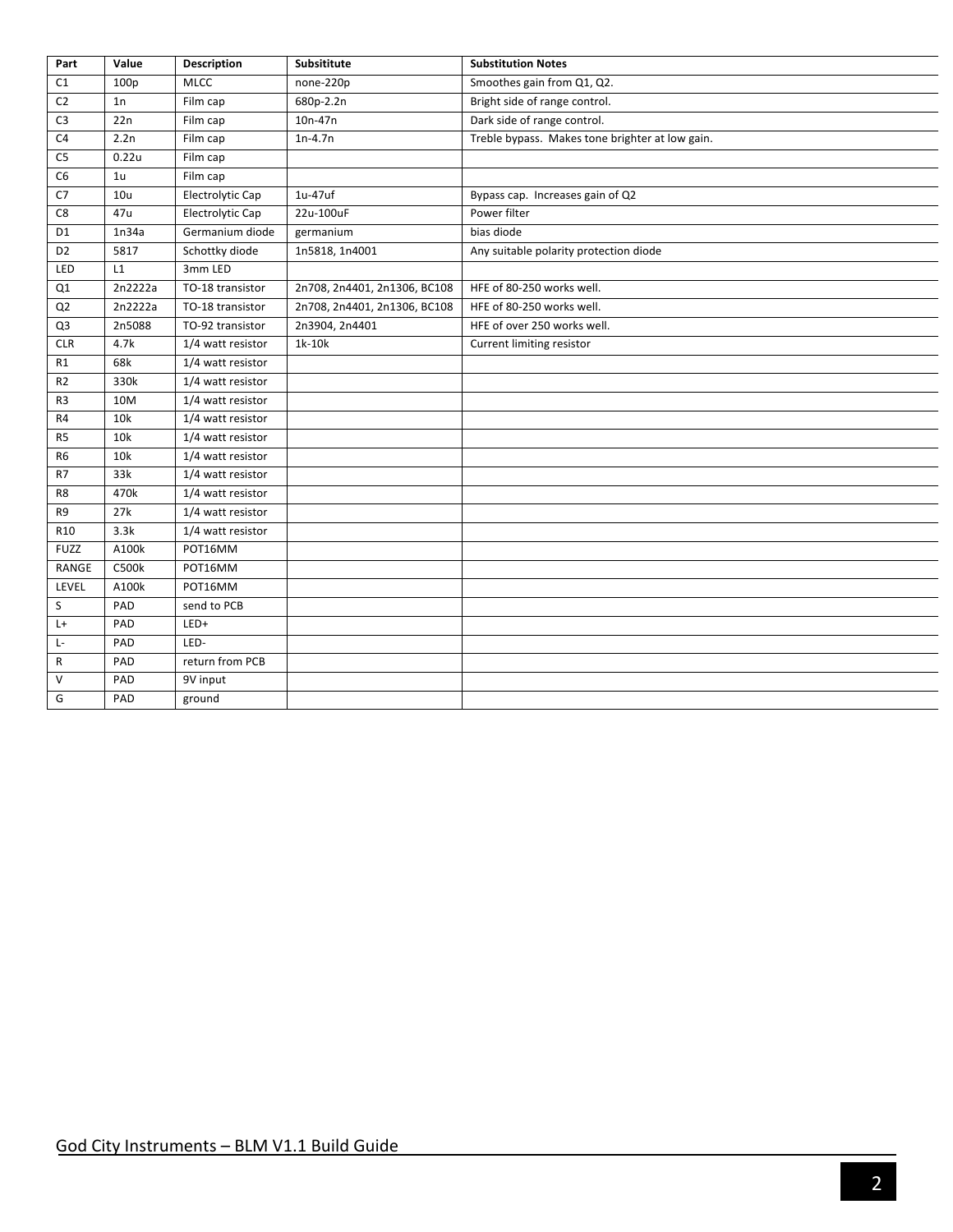